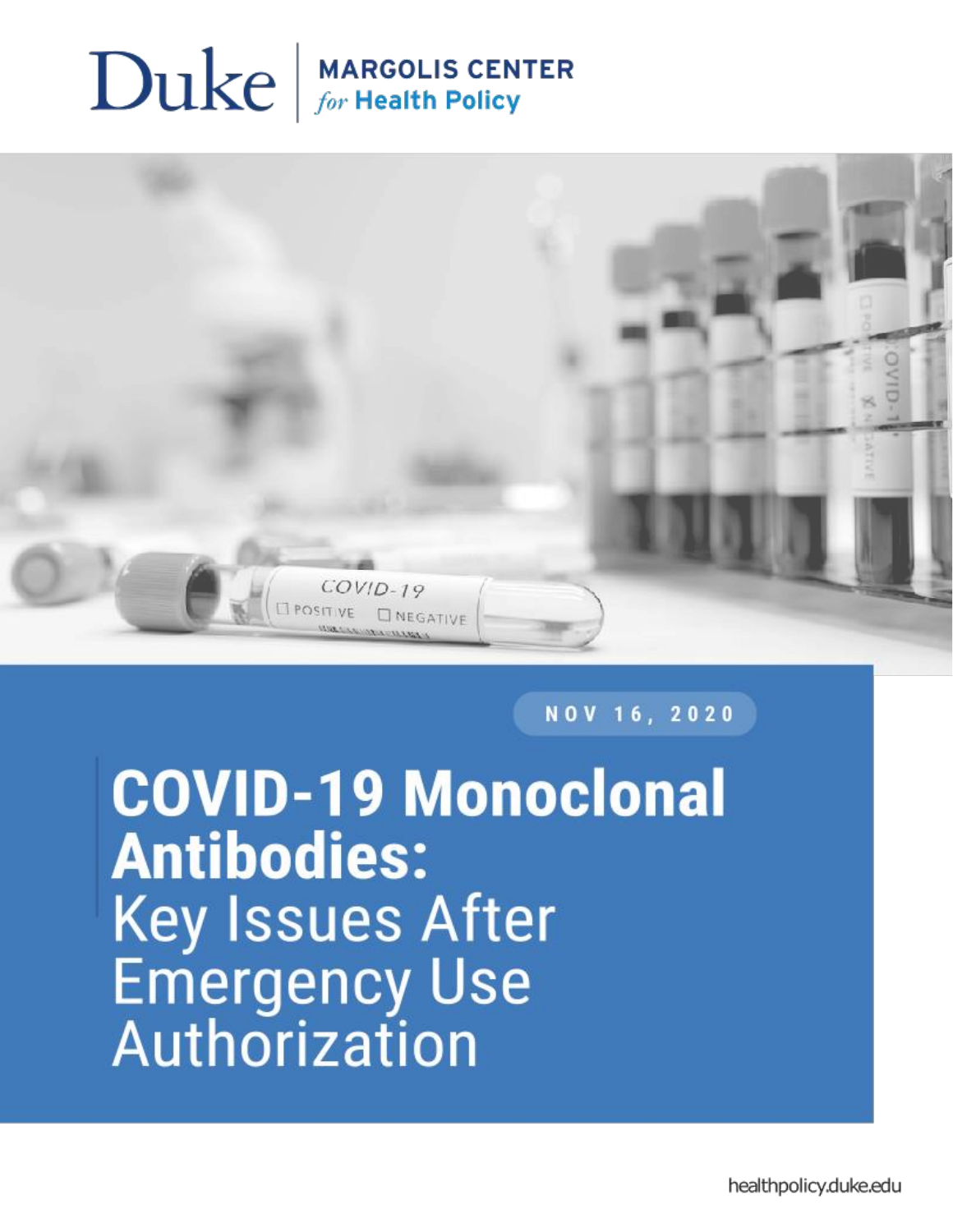#### **Authors**

| Morgan Romine, Duke-Margolis Center              | Mark McClellan, Duke-Margolis Center |
|--------------------------------------------------|--------------------------------------|
| Marta Wosińska, Duke-Margolis Center             | Rob Califf, Verily                   |
| Hemi Tewarson, Duke-Margolis Center              | Nitzan Arad, Duke-Margolis Center    |
| Marianne Hamilton-Lopez, Duke-Margolis<br>Center | Nick Fiore, Duke-Margolis Center     |
|                                                  | Anna Zavodszky, Duke-Margolis Center |
| Adam Kroetsch, Duke-Margolis Center              |                                      |

#### *Acknowledgements*

This report was made possible, in part, by financial support from Arnold Ventures and the Margolis Family Foundation. The authors thank Stephen Colvill at Duke for his input. We also thank the following experts for their contributions to a November 4, 2020, policy roundtable focused on these issues:

| Brian Anderson, MITRE                | Richard Migliori, UnitedHealth Group   |
|--------------------------------------|----------------------------------------|
| Derek Asay, Eli Lilly and Company    | Marion McCourt, Regeneron              |
| Maya Bermingham, Regeneron           | Karla Miller, HCA                      |
| Sree Chaguturu, CVS Health           | Steve Miller, Express Scripts          |
| Amy Compton-Phillips, Providence St. | Greg Paulsen, Intermountain Healthcare |
| Joseph Health                        | Kristin Russell, Humana                |
| Vicky Fraser, Washington University  | Brandon Webb, Intermountain Healthcare |
| Carl Garner, Eli Lilly and Company   | Janet Woodcock, Operation Warp Speed   |
| John Halamka, Mayo Clinic            | Scott Wright, Mayo Clinic              |
| Adrian Hernandez, Duke University    |                                        |

Dr. McClellan, who directs the Duke-Margolis Center for Health Policy, was Commissioner of the Food and Drug Administration from 2002-04 and Administrator of the Centers for Medicare and Medicaid Services from 2004-06. He is an independent director on the boards of Johnson & Johnson, Cigna, Alignment Healthcare, and PrognomIQ; co-chairs the Guiding Committee for the Health Care Payment Learning and Action Network; and receives fees for serving as an advisor for Arsenal Capital Partners, Blackstone Life Sciences, and MITRE.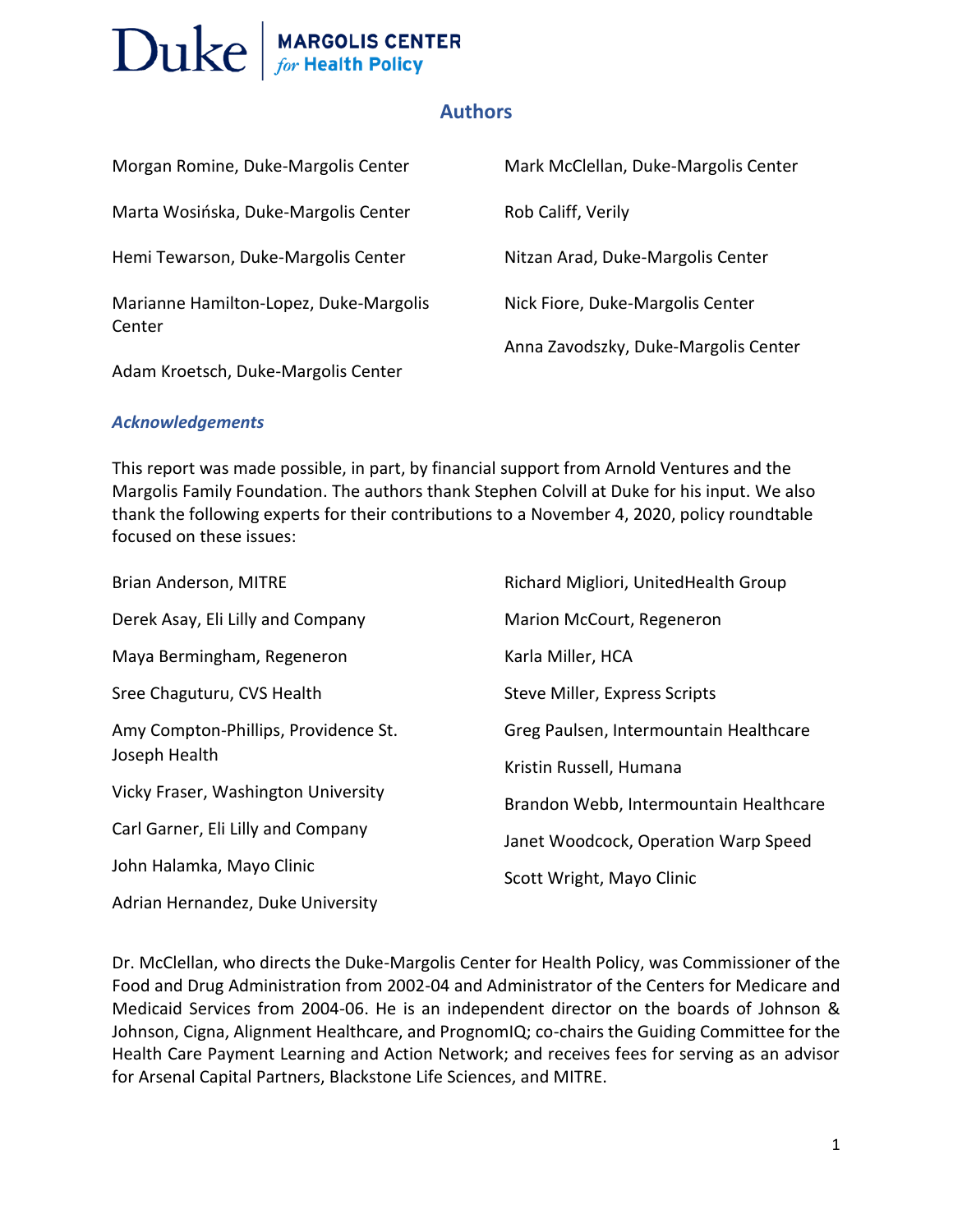

### **COVID-19 Monoclonal Antibodies: Key Issues After Emergency Use Authorization**

*November 16, 2020*

This Duke-Margolis resource on COVID-19 response policies is intended to inform and help guide policy makers addressing the evolving COVID-19 pandemic in the United States and around the globe, and will be updated as the pandemic and response capabilities change over time.

It contains recommendations for a U.S. Federal response as well as steps and resources for relations recommendations for a 0.5. Federal response as well as steps and resources for<br>stakeholders across the health care ecosystem. We will add further resources to address a range of related, critical policy challenges.<br>The co-authors, and reviewers who have contributed significant significant significant significant significant

We thank our many collaborators, co-authors, [and reviewers who have](mailto:dukemargolis@duke.edu) contributed significant expertise and guidance on these rapidly evolving issues. Please reach out to us with additional suggestions for resources and effective policies at [dukemargolis@duke.edu](mailto:dukemargolis@duke.edu) - we welcome your input.

#### *Introduction*

Many monoclonal antibody (mAb) candidates are currently being developed and studied in clinical trials – with the goal of reducing or preventing the progression of COVID-19 by neutralizing the virus in infected or exposed persons. At this time, Eli Lilly's bamlanivimab (LYCoV555) has [received emergency use authorization](https://www.fda.gov/news-events/press-announcements/coronavirus-covid-19-update-fda-authorizes-monoclonal-antibody-treatment-covid-19) (EUA) from the U.S. Food and Drug Administration (FDA) for use in symptomatic, non-hospitalized patients at high risk of progressing to severe disease. Regeneron's REGN-COV2, a combination of two neutralizing mAbs (REGN10933 and REGN10987), has also [submitted an EUA request](https://investor.regeneron.com/static-files/6feab76b-176d-402d-bf30-d40462e68b7b) to FDA and is awaiting an agency decision that could occur at any time.

[Emerging evidence](https://www.nejm.org/doi/full/10.1056/NEJMoa2029849?query=featured_home) on these mAb candidates indicates that they significantly reduce hospitalizations when administered early to patients with mild or moderate symptoms. Subgroup analysis indicated that patients who are older, obese, or have chronic diseases that place them at higher risk for COVID-19 complications have a larger treatment effect. In short, well-designed clinical trials have demonstrated a significant benefit in terms of reduced symptoms and hospitalizations for each product, as well as reduced viral loads. But while some evidence shows larger absolute benefits in patients at higher risk of symptom progression to hospitalization, evidence defining optimal dosing and differential benefits (or risks) as a function of underlying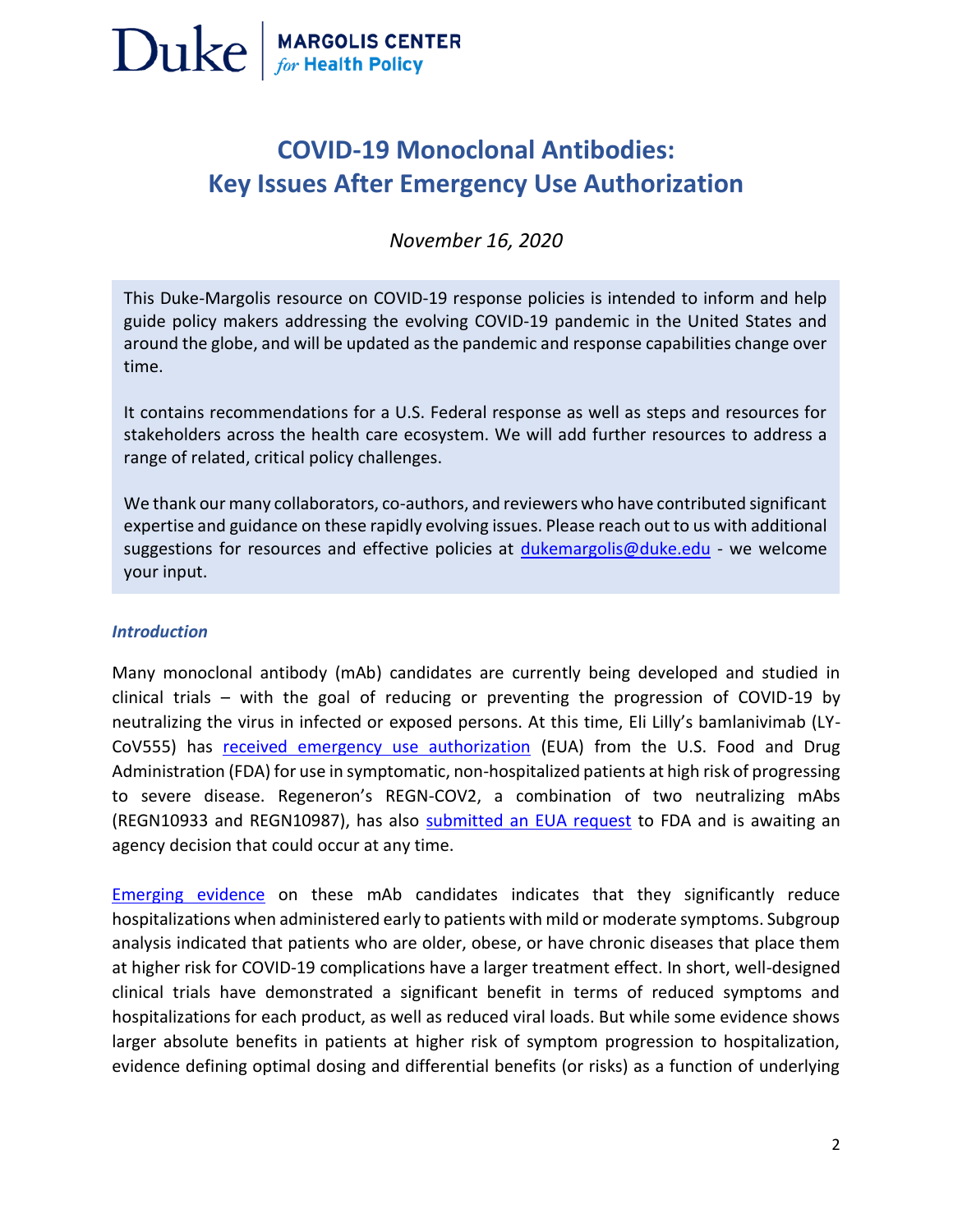characteristics of COVID-19 patient groups is limited. Additional studies are underway to address effectiveness at lower doses and benefits and risks in additional groups.

Based on the available evidence, these antibodies could significantly impact the course of illness, hospitalizations, and other serious health outcomes for COVID-19 patients at risk of progression to more severe disease. However, several immediate and short-term issues must be addressed to enable these treatments to be used effectively. **Immediate actions by health care providers, payers, states, and clinical researchers are needed to address a set of practical implementation issues for COVID-19 monoclonal antibodies, so that the available supply of antibodies will have maximum impact on reducing hospitalizations and other COVID-19 complications, and to avoid inequities in access and outcomes.** 

The remainder of this issue brief describes key issues impacting access to and appropriate use of antibodies, as well as potential strategies to address them. These issues include:

- Timely testing and specialized infusion capacity
- Payment for administration
- State-guided allocation to specialized infusion sites
- Monoclonal antibody supply and guidance for use

#### *Timely Testing and Specialized Infusion Capacity*

Effective use of antibodies will require significant new health care capabilities. Hospitals and other health care providers, working with test providers and state and local public health authorities, will need to provide timely diagnostic testing, notification of test results, education and referral for mAb treatment, and infusion at a dedicated site with appropriate medical oversight (potentially including "pop-up" or home infusion); protective equipment for health personnel; and timely supply and storage of the antibodies. Approaches to referral and treatment include:

- **Testing provider referral to available infusion site**: Test providers, including primary care groups, pharmacies, COVID-19 testing sites, or public health sites, should inform patients who test positive about the potential benefits of treatments and how they can take steps to receive treatment. Ideally, there would be a "smooth handoff" of the patient to a local infusion site.
- **Integrated approach**: Some integrated health care organizations have the capacity to order testing, share test results, and provide infusion treatment within a single health system.

In either approach, infusions could be conducted at dedicated hospital sites (e.g., specialized space near an emergency department or other available acute care space); at special ambulatory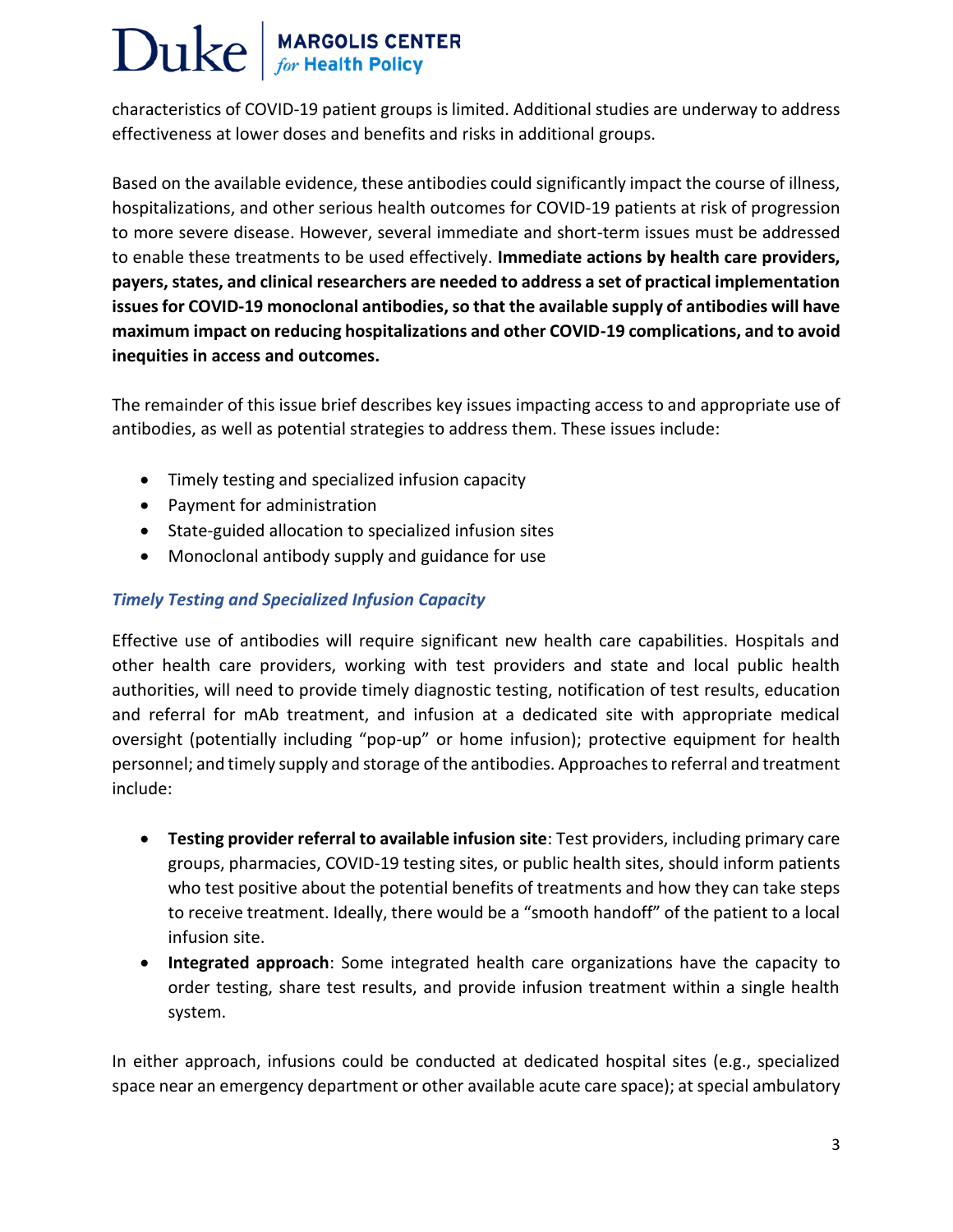sites or repurposed infusion clinics; at "pop-up" sites that could be located in areas of significant outbreaks; or via mobile vans or potentially home administration. No such acute outpatient treatment capacity has been needed so far for the timely, acute treatment of non-hospitalized COVID-19 patients. All will require dedicated infusion nurse staffing, technician and administrative support, and sufficient medical oversight to manage possible allergic reactions. The Federal government intends to provide a "playbook" for infusion providers on all capabilities needed for successful implementation.

#### *Payment for Administration*

The Federal government has acquired current supplies and secured advance purchase contracts with both [Lilly](https://www.hhs.gov/about/news/2020/10/28/hhs-dod-collaborate-plans-purchase-lilly-investigational-therapeutic-treat-covid-19.html) and [Regeneron,](https://www.hhs.gov/about/news/2020/07/07/hhs-dod-collaborate-regeneron-large-scale-manufacturing-demonstration-project-covid-19-investigational-therapeutic-treatment.html) with some expect increased production. Similar contracts can be implemented for other manufacturers with antibodies in development that will reach the market in 2021. Consequently, no patients should have to pay for an antibody treatment in the coming months of the public health emergency.

However, infusion and related costs may be substantial, especially for patients who may need assistance with timely referral and treatment. Administration costs are expected to be covered by private insurers and state Medicaid plans. A [recent CMS regulation](https://insidehealthpolicy.com/login-redirect-cookie?destination=/sites/insidehealthpolicy.com/files/documents/2020/oct/he2020_2529b.pdf) related to COVID-19 therapeutics affirms Medicare coverage, and a [more recent CMS program instruction](https://www.cms.gov/files/document/covid-medicare-monoclonal-antibody-infusion-program-instruction.pdf) from November 10 states that Medicare payment will be equal to the payment for hospital outpatient infusion of more complex chemotherapy drugs. CMS also stated that by using the same payment authority that applies to COVID-19 vaccines, this payment will apply regardless of the setting where the antibody is infused and no copayment will apply to Medicare beneficiaries. CMS also created specific billing codes for the infusion of the Lilly antibody, facilitating tracking of this particular product. Continuing to assign antibody-specific codes to future authorized antibodies will help ensure appropriate tracking. CMS also noted that Medicaid plans are required to cover monoclonal treatments with no copays. Coverage mechanisms for administration to uninsured patients have not been established.

Payment rates must be adequate to support sufficient development of referral and specialized infusion capacity. Medicare will pay \$309.60 for the antibody infusion. Some providers regard this payment as inadequate, especially given the special steps required to set up this infusion capacity. Because of the potential impact on complications and related hospitalization costs, private payers have generally affirmed support for setting payments on the higher end of existing infusion rates to encourage appropriate use. If private payers also base payment on rates for complex outpatient chemotherapy infusion, the commercial infusion payment would likely be around or above \$700. Additional payments to test providers for timely referral may also help; Medicare has an "evaluation and management" payment for counseling in conjunction with testing that could be expanded to support timely referral. Integrated-care systems would likely prefer a single bundled payment that encompasses referral and treatment to provide flexibility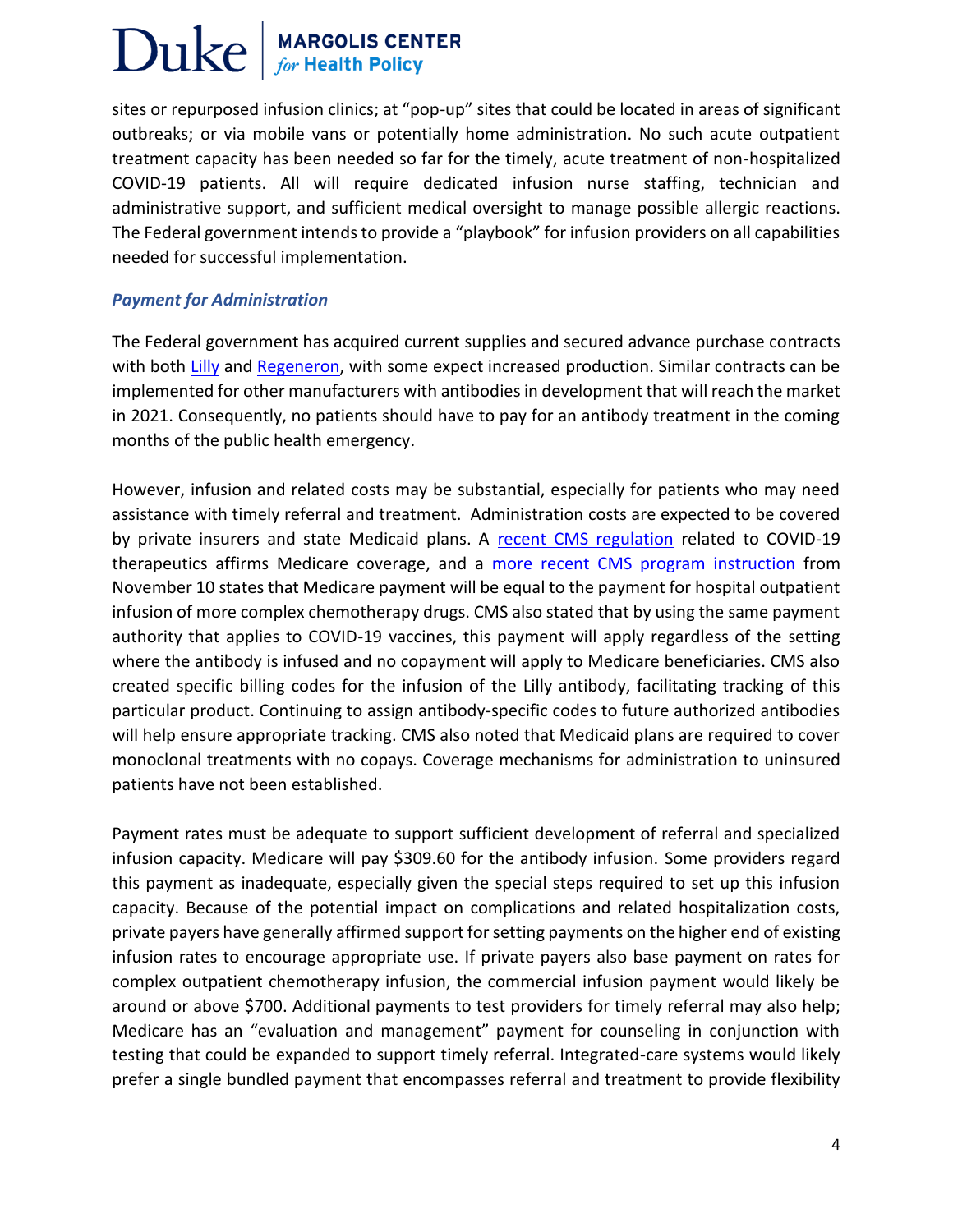in developing a more comprehensive model of care. Finally, an incremental payment for key data collection – to contribute to a registry or to participate in a practical trial, for example – would support needed additional evidence collection.

#### *State-Guided Allocation to Specialized Infusion Sites*

The Federal government has set up a [distribution system](https://www.phe.gov/emergency/events/COVID19/investigation-MCM/Bamlanivimab/Pages/bamlanivimab-faq.aspx) for available COVID-19 supplies with weekly allotments linked to a state's share of new cases and hospitalizations, building on the direct manufacturer-to-provider distribution system implemented for remdesivir. In particular, the Federal government is overseeing a distribution system in which manufacturers shift available products directly to sites identified by states and territories. The Federal government has set up an [online dashboard](https://www.phe.gov/emergency/events/COVID19/investigation-MCM/Bamlanivimab/Pages/allocation.aspx) to notify states weekly about their new allocations of available antibody supply, with allocations based on reported data from each state on 7-day new hospitalizations (a lagging indicator, but related to health system stress) and confirmed cases. States then can direct portions of their allocations to be directly shipped to hospitals and potentially other local infusion providers; shipments are generally expected to occur within 1-2 days.

Th[e first HHS allotment for distribution of the Lilly antibody](https://www.phe.gov/emergency/events/COVID19/investigation-MCM/Bamlanivimab/Pages/allocation.aspx) included over 79,000 doses intended for hospitals. In addition to responding to requests from particular infusion providers, states should set up a mechanism, building on their existing COVID-19 emergency response systems, for providers to notify state authorities about their capacity and need for antibodies. States should track regional distribution and, if possible, data on the characteristics of patients receiving antibody treatment to identify geographic and other gaps in antibody availability.

States should also take steps to avoid and address any emerging gaps in access for patient groups most likely to benefit, building on best practices for access that emerge in early use patterns. These include encouraging alternatives to traditional infusion sites as noted above. States may partner with providers to establish special ambulatory sites, repurposed infusion clinics, or at "pop-up" sites or mobile vans that could be deployed to areas of significant outbreaks. Infusions designed for residents of long-term care facilities and home infusion for patients unable to travel easily could reach additional high-risk groups. The goal of such state activities should be to promote equitable access for groups that would otherwise face substantial barriers to treatment, and to maximize avoidance of serious complications, hospitalizations, and health care system stress.

To implement more effective distribution models, states and providers will benefit from predictability regarding the amount of product they should expect to receive in the future. In conjunction with clarity around the weekly allocation formula, the Federal government should set expectations about future overall supplies and a baseline level and range of supplies that states might expect, given possible future developments in the pandemic. Recognizing that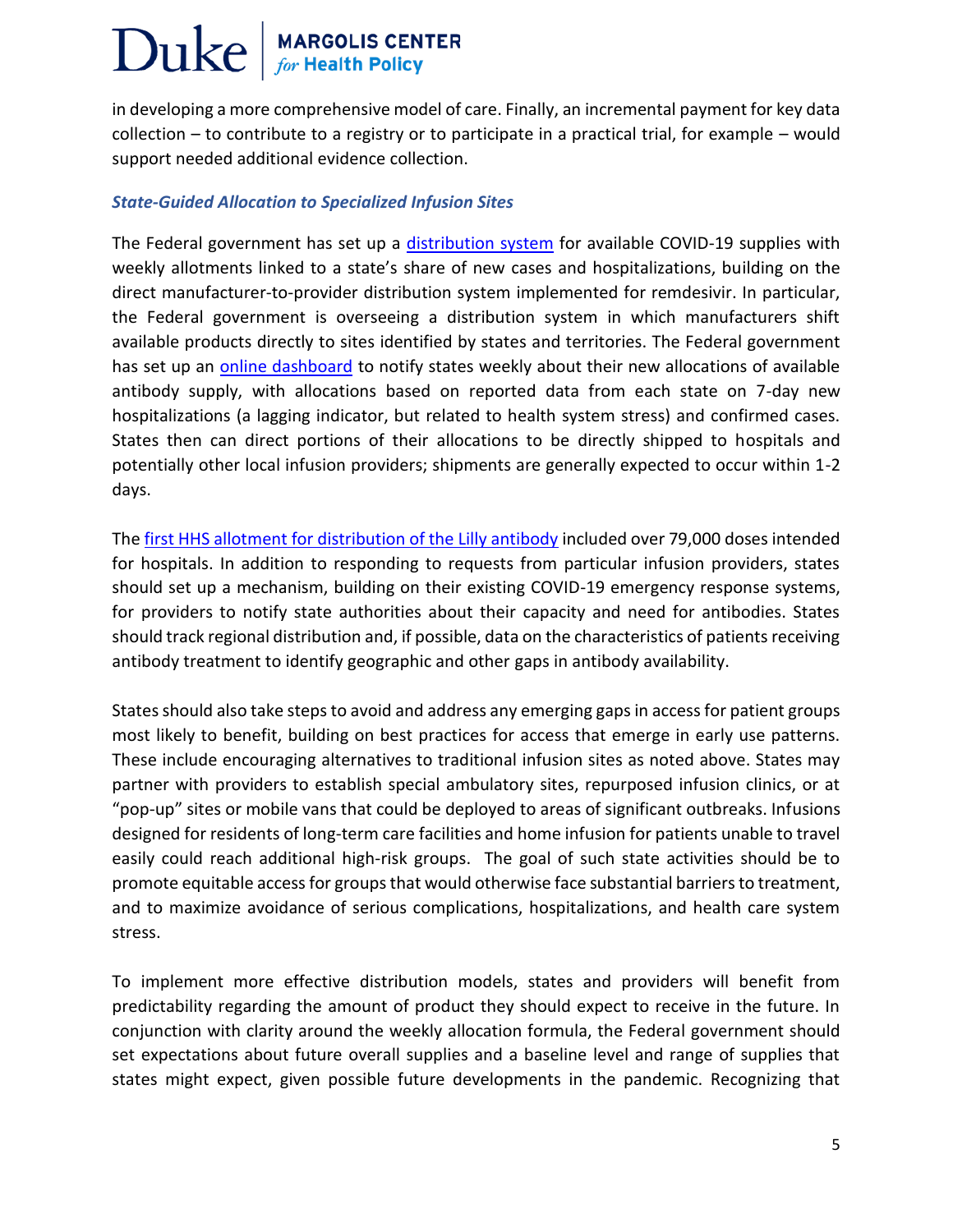demand by region or state can change dramatically as outbreaks peak and subside, the Federal government can then inform states of the percent of baseline that they will actually receive in upcoming shipments (e.g. 50% of baseline, 150% of baseline, etc.). Smaller, more frequent shipments to states will enable more timely adjustments to regional infection rate changes and will discourage hoarding. In addition, Federal funding to support a minimum infusion capacity in each region, or Federally-supported infusion units that could be deployed to augment states experiencing greater outbreaks (as has been done with testing), would also help states provide timely antibody treatments when needed.

#### *Monoclonal Antibody Supply and Guidance on Use*

Lilly has signed [a contract](https://www.hhs.gov/about/news/2020/10/28/hhs-dod-collaborate-plans-purchase-lilly-investigational-therapeutic-treat-covid-19.html) with the U.S. Department of Defense (DOD) and HHS for 300,000 initial doses over the next two months, and the federal government can purchase up to an additional 650,000 through the end of June 2021. Regeneron's [contract](https://www.hhs.gov/about/news/2020/07/07/hhs-dod-collaborate-regeneron-large-scale-manufacturing-demonstration-project-covid-19-investigational-therapeutic-treatment.html) with DOD and HHS is for an estimated 70,000-300,000 doses over the next several months. Additional antibodies may reach the market by early 2021 to augment these supplies.

It is likely that, initially, supplies will exceed infusion capacity. However, the Lilly emergency use authorization applies to COVID-19 patients soon after diagnosis with mild to moderate symptoms and a range of characteristics – age, obesity, and/or significant chronic conditions – that place them at higher risk of progression to hospitalization. The impact estimated in the emergency [authorization](https://www.fda.gov/news-events/press-announcements/coronavirus-covid-19-update-fda-authorizes-monoclonal-antibody-treatment-covid-19) is a reduction from 10% to 3% risk of hospitalization. With U.S. caseloads in the current surge exceeding 150,000 patients per day, it is likely that at least 30% of these cases or at least 45,000 patients per day meet the criteria for the emergency authorization, including a disproportionate share of patients from underserved and at-risk populations. **If efforts to expand referral and infusion succeed and all such patients were treated, the expected near-term supply of antibodies would be exhausted within four days (based on an estimated supply of 150,000 doses per month).** 

Consequently, steps to increase the effective supply of antibodies are critical. The Federal government should explore recruitment of additional manufacturing capacity to help meet this potential treatment need, as well as additional advance purchase commitments – not only for the Lilly and Regeneron products, but also to increase supply of other promising antibodies in advanced clinical testing.

With the potential mismatch between supply and demand, clinicians and patients would benefit from further guidance on how to use limited supply. Rates of development of moderate or even mild symptoms differ substantially based on risk factors including age, obesity, and comorbid conditions, and are important considerations in prioritizing use. However, more evidence is needed on whether these risk factors plus the nature or extent of symptoms or other potentially readily measurable indicators (e.g., viral concentration in a COVID-19 diagnostic test) are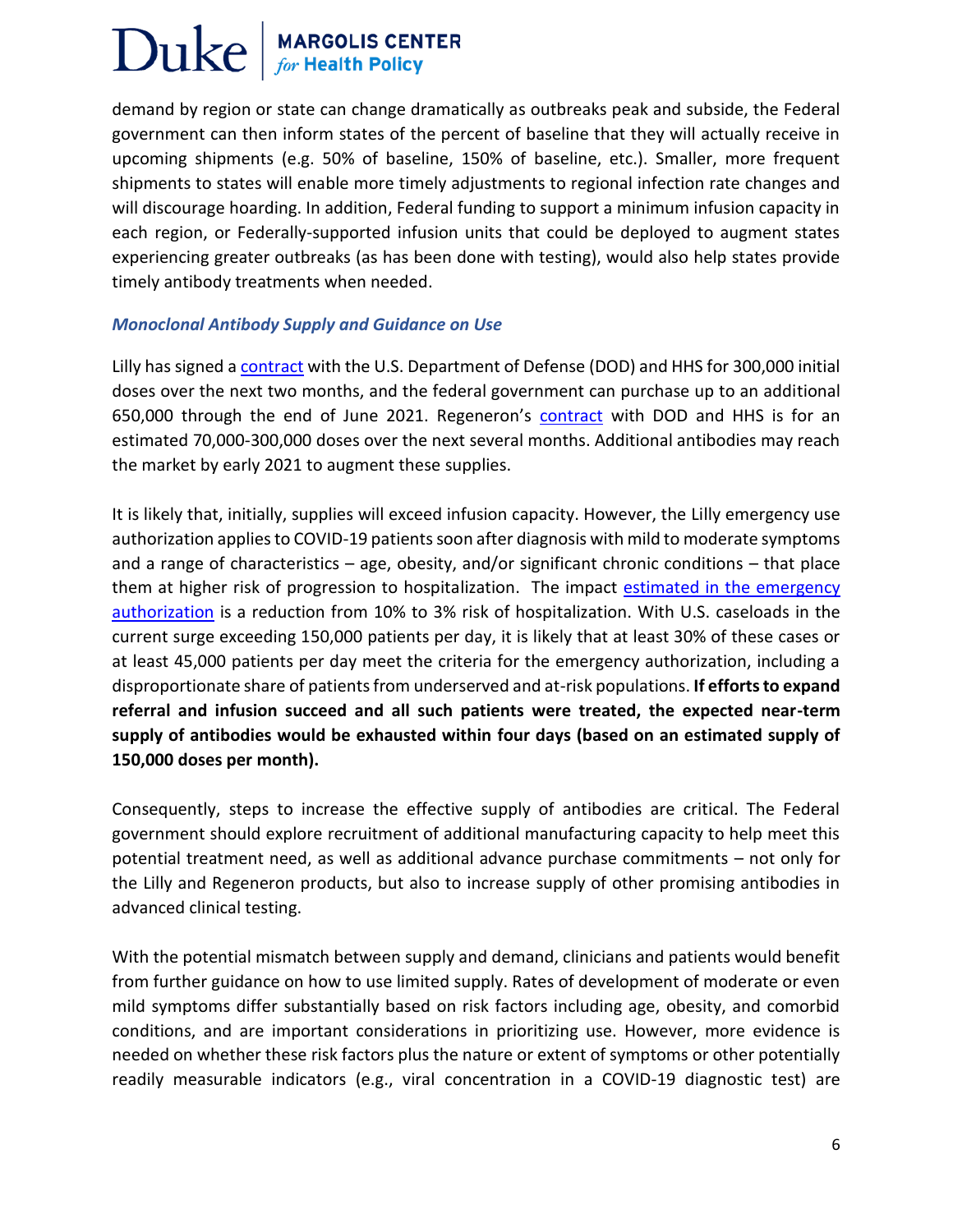### Duke **MARGOLIS CENTER**<br> $for$  Health Policy

associated with significant differences in likelihood of benefit or risk. In addition, timing and dosage may affect response. For all of these reasons, better evidence on differential benefits across patient groups would enable more informed clinical decision making. In addition to support for the timely development of such evidence, further ethical guidance – like the work undertaken by the National Academy of Medicine for [vaccine distribution and access](https://www.nationalacademies.org/our-work/a-framework-for-equitable-allocation-of-vaccine-for-the-novel-coronavirus) – could also be helpful for guiding use if supplies are limited.

#### *Feasible Mechanisms for Needed Evidence Development*

Several short-term steps could augment the limited evidence available on monoclonal antibodies with supporting payments for data collection. These include:

- Incorporating key data on dosing, patient characteristics, and (as available) subsequent course in COVID-19 registries already maintained by some health systems, such as Providence Health, HCA, or OptumHealth.
- Implementing a multicenter registry that consistently captures key information from multiple participating health care organizations, for example like that supported by Mayo Clinic and collaborators for convalescent plasma patients, or by PCORnet for certain COVID-19 patients and health care providers. Such registries would need to be linked to key information on the patient's subsequent course if not available to the infusion provider, for example by collaborating with payers and CMS to link insurance claims.
- Implementing single- or multi-payer based registries consisting of key clinical data submitted by participating health care organizations linked to insurance claims information. Such data collection at the time of treatment would need to be supported by sufficient payment and limited to key objective data, and preferably automated to avoid significant additional burden on stressed health care providers.

Building on or in addition to these efforts, simple randomized studies should also be considered. For example, available evidence indicates the 2800mg dose used in the clinical studies for Lilly's bamlanivimab is likely [higher than needed](https://www.statnews.com/2020/11/10/eli-lilly-dosing-covid-19-treatment/?utm_source=STAT+Newsletters&utm_campaign=a0620d79ea-MR_COPY_01&utm_medium=email&utm_term=0_8cab1d7961-a0620d79ea-150034209) to achieve benefit. In the EUA for this antibody, FDA authorized dosing at a much lower 700mg, and an additional clinical trial on dosing is underway. A relatively simple "real world" clinical study could randomize patients to the authorized or somewhat lower doses – especially if supplies are limited and the alternative may be greater rationing. Another simple trial might compare dosing very early versus a little later in the course of illness – still well before any serious complications have occurred, but allowing some additional time to determine whether a patient is very likely to recover without complications, as most patients do even in high-risk categories. Studies should also address the relative performance of alternative approaches to referral and infusion, in terms of patient completion rates, costs, and complications. These parallel, simple trial mechanisms should capture the same key baseline characteristics and major outcomes as currently ongoing, more traditional trials (e.g., NIH's ACTIV) so that results can be adequately compared.